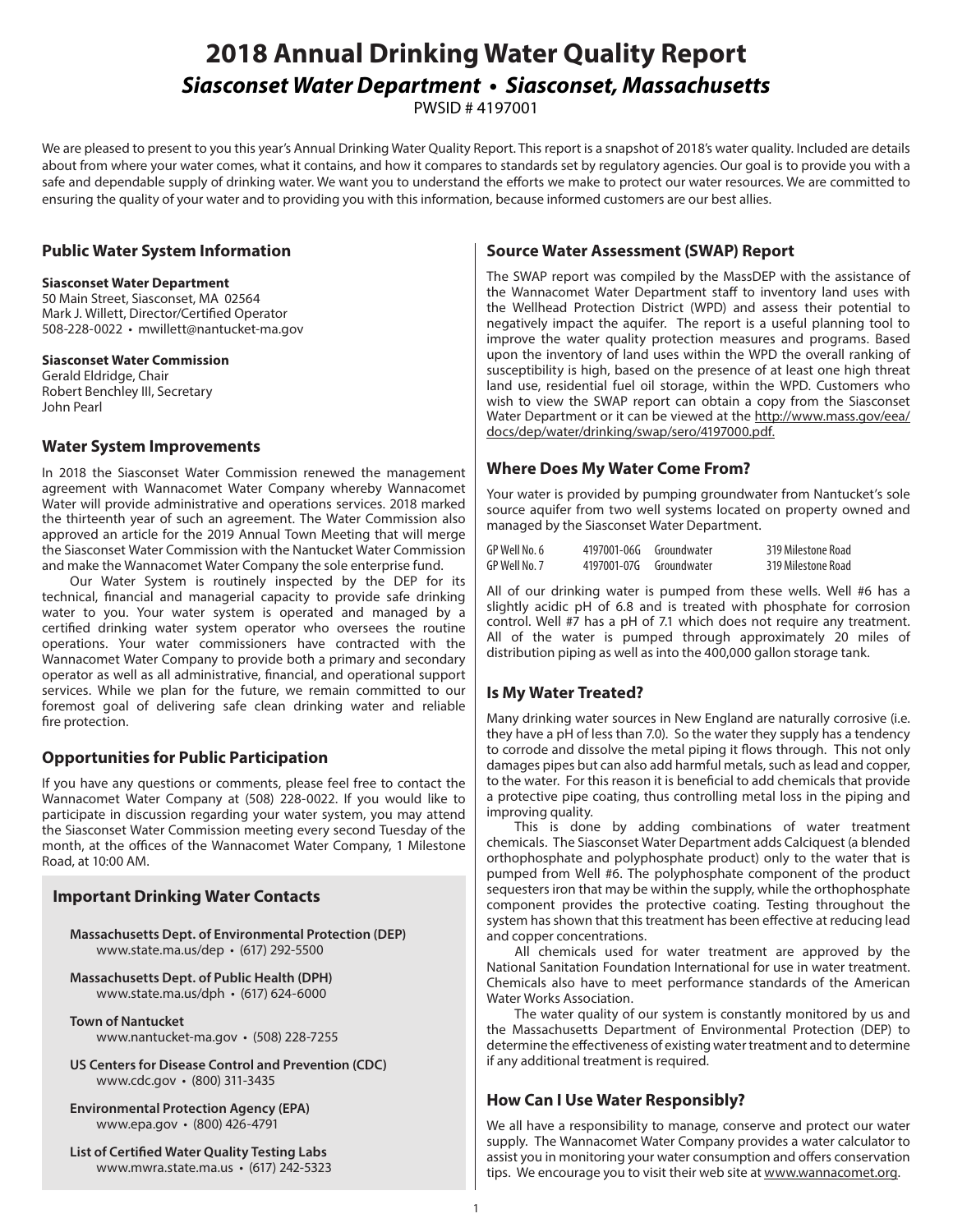# **What The Environmental Protection Agency (EPA) Wants You to Know**

#### **Contaminants in Bottled Water and Tap Water**

Drinking water, including bottled water, may reasonably be expected to contain at least small amounts of some contaminants. The presence of contaminants does not necessarily indicate that water poses a health risk. More information about contaminants and potential health effects can be obtained by calling the Environmental Protection Agency's Safe Drinking Water Hotline (800-426-4791).

In order to insure that tap water is safe to drink, Massachusetts DEP and the EPA prescribe regulations which limit the amount of certain contaminants in water provided by public water systems. Food and Drug Administration (FDA) and the Massachusetts Department of Public Health establish limits for contaminants in bottled water that must provide the same protection for public health.

#### **Contaminants**

General sources of drinking water (both tap water and bottled water) include rivers, lakes, streams, ponds, reservoirs, springs, and wells. As water travels over the surface of the land or through the ground, it dissolves naturally-occurring minerals and, in some cases, radioactive material, and can pick up substances resulting from the presence of animals or from human activity. Contaminants that may be present in source water include:

- **Microbial contaminants**, such as viruses and bacteria, which may come from sewage treatment plants, septic systems, agricultural livestock operations, and wildlife.
- **Inorganic contaminants**, such as salts and metals, which can be naturally-occurring or result from urban storm water runoff, industrial or domestic wastewater discharges, oil and gas production, mining, or farming.
- **Pesticides and herbicides**, which may come from a variety of sources such as agriculture, urban storm water runoff, and residential uses.
- **Organic chemical contaminants**, including synthetic and volatile organic chemicals, which are by-products of industrial processes and petroleum production, and can also come from gas stations, urban storm water runoff, and septic systems.
- **Radioactive contaminants**, which can be naturally-occurring or be the result of oil and gas production and mining activities.

#### **Special Health Information**

Some people may be more vulnerable to contaminants in drinking water than the general population. Immuno-compromised persons such as persons with cancer undergoing chemotherapy, persons who have undergone organ transplants, people with HIV/AIDS or other immune system disorders, some elderly, and infants can be particularly at risk from infections. These people should seek advice about drinking water from their health care providers. Environmental Protection Agency (EPA) and the Center for Disease Control (CDC) guidelines on appropriate means to lessen the risk of infection by *Cryptosporidium* and other microbiological contaminants are available from the Safe Drinking Water Hotline (800-426-4791).

#### **Water Quality Monitoring**

We routinely monitor for contaminants in your drinking water according to Federal and State laws. The table below lists all the drinking water contaminants that we detected in the last round of sampling for the particular contaminant group. The presence of contaminants does not necessarily indicate that water poses a health risk. **Unless otherwise noted, the data presented in this table is from testing done January 1 through December 31, 2018.** 

# **Important Drinking Water Definitions**

**Not-Applicable (N/A)** – Information not applicable/not required for that particular water system or for that particular rule.

**Non-Detects (ND)** - Laboratory analysis indicates that the contaminant is not present at the level of detection set for the particular methodology used.

**Parts per million (ppm) or Milligrams per liter (mg/L)** - One part per million corresponds to one minute in two years or a single penny in \$10,000.

**Parts per billion (ppb) or Micrograms per liter (ug/L)** - One part per billion corresponds to one minute in 2,000 years, or a single penny in \$10,000,000.

**Parts per trillion (ppt) or Nanograms per liter (nanograms/L)** - One part per trillion corresponds to one minute in 2,000,000 years, or a single penny in \$10,000,000,000.

**Action Level (AL)** - The concentration of a contaminant which, if exceeded, triggers treatment or other requirements which a water system must follow.

**Treatment Technique (TT)** - A treatment technique is a required process intended to reduce the level of a contaminant in drinking water.

**Maximum Contaminant Level (MCL)** - The highest level of a contaminant that is allowed in drinking water. MCLs are set as close to the MCLGs as feasible using the best available treatment technology. MCLs are set at very stringent levels. To understand the possible health effects described for many regulated constituents, a person would have to drink 2 liters of water every day at the MCL level for a lifetime to have a one-in-a-million chance of having the described health effect.

**Maximum Contaminant Level Goal (MCLG)** - The level of a contaminant in drinking water below which there is no known or expected risk to health. MCLGs allow for a margin of safety.

**Minimum Detection Level (MDL)** – The minimum detection level for a particular constituent in drinking water.

**Secondary Maximum Contaminant Level (SMCL)** - These standards are developed to protect the aesthetic qualities of drinking water and are not health based.

**90th Percentile** - Out of every 10 homes sampled, 9 were at or below this level.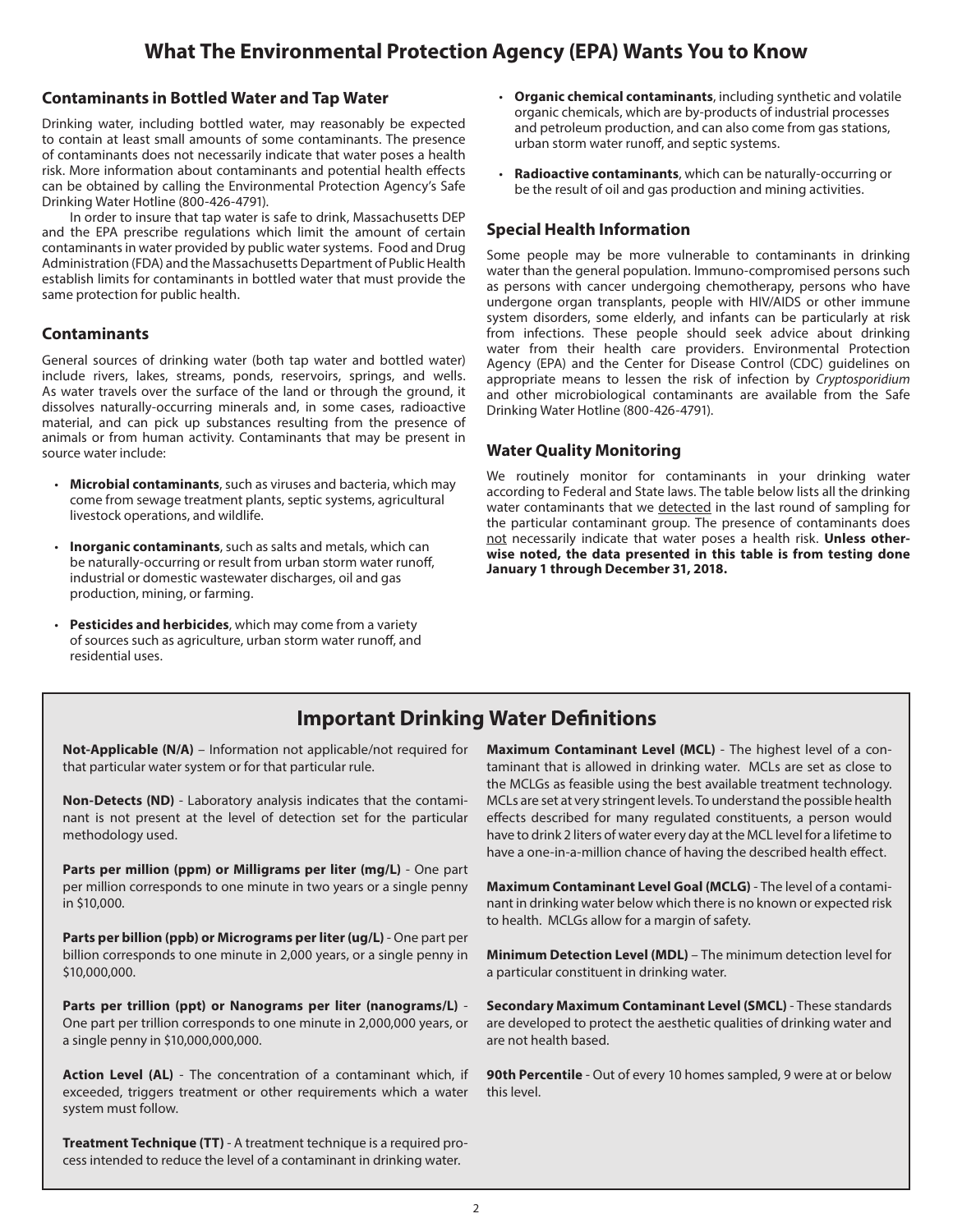# **Siasconset Water Quality Testing Results 2018**

|                                     | Level       | Unit of<br><b>Detected</b> | <b>MCLG</b><br>Measurement |                                                        | Possible Source of<br>Contamination                                                                                                        |
|-------------------------------------|-------------|----------------------------|----------------------------|--------------------------------------------------------|--------------------------------------------------------------------------------------------------------------------------------------------|
| <b>Volatile Organic Compounds</b>   |             |                            |                            |                                                        |                                                                                                                                            |
| <b>MTBE</b>                         | $\Omega$    | ppb                        | 0                          |                                                        | Gasoline additive                                                                                                                          |
| Methyl Tertiary Butyl Ether         |             |                            |                            | Guideline $= 70$                                       | Leaching from gas storage tanks                                                                                                            |
| Tetrachloroethylene<br>(PCE)        | $\Omega$    | ppb                        | $\overline{0}$             | 5                                                      | Leaching from vinyl lined pipes,<br>dry-cleaning operations & some<br>degreasing agents                                                    |
| <b>Benzene</b>                      | $\Omega$    | ppb                        | $\overline{0}$             | 5                                                      | Leaching from gas storage tanks<br>& landfills                                                                                             |
| <b>Inorganic Contaminants</b>       |             |                            |                            |                                                        |                                                                                                                                            |
|                                     |             |                            |                            |                                                        |                                                                                                                                            |
| <b>Nitrate</b>                      | 0.98        | ppm                        | 10                         | 10                                                     | Runoff from fertilizer use, leaching<br>from septic systems & erosion of<br>natural deposits                                               |
| <b>Mercury</b>                      | $\Omega$    | ppb                        | $\overline{2}$             | $\overline{2}$                                         | Leaching from municipal landfills<br>and sewage, and metal refining                                                                        |
| <b>Arsenic</b>                      | $\mathbf 0$ | ppm                        | $\overline{0}$             | 0.01                                                   | Erosion of natural deposits,<br>run off from agricultural<br>and industrial practices                                                      |
| Cadmium                             | $\mathbf 0$ | ppm                        | 0.005                      | 0.005                                                  | Erosion of natural deposits &<br>corrosion of galvanized pipe                                                                              |
| Perchlorate                         |             |                            |                            |                                                        |                                                                                                                                            |
| <b>Perchlorate</b>                  | $\Omega$    | ppb                        | $\Omega$                   | 15                                                     | Propellant in rockets,<br>missiles and fireworks                                                                                           |
| <b>Microbiological Contaminants</b> |             |                            |                            |                                                        |                                                                                                                                            |
| <b>Total Coliform Bacteria</b>      | $\mathbf 0$ | presence or<br>absence     | 0                          | presence of<br>coliform in 5%<br>of monthly<br>samples | Naturally present in environment<br>Coliform bacteria are used as an<br>indicator to the presence of other<br>potentially harmful bacteria |

**SMCL** = secondary maximum contaminant level. These standards are developed to protect the aesthetic qualities of drinking water and are not health based.

**ORSG** = Massachusetts Office of Research and Standards guideline. This is the concentration of a chemical in drinking water, at or below which, adverse health effects are unlikely to occur after chronic (lifetime) exposure. If exceeded, it serves as an indicator of the potential need for further action.